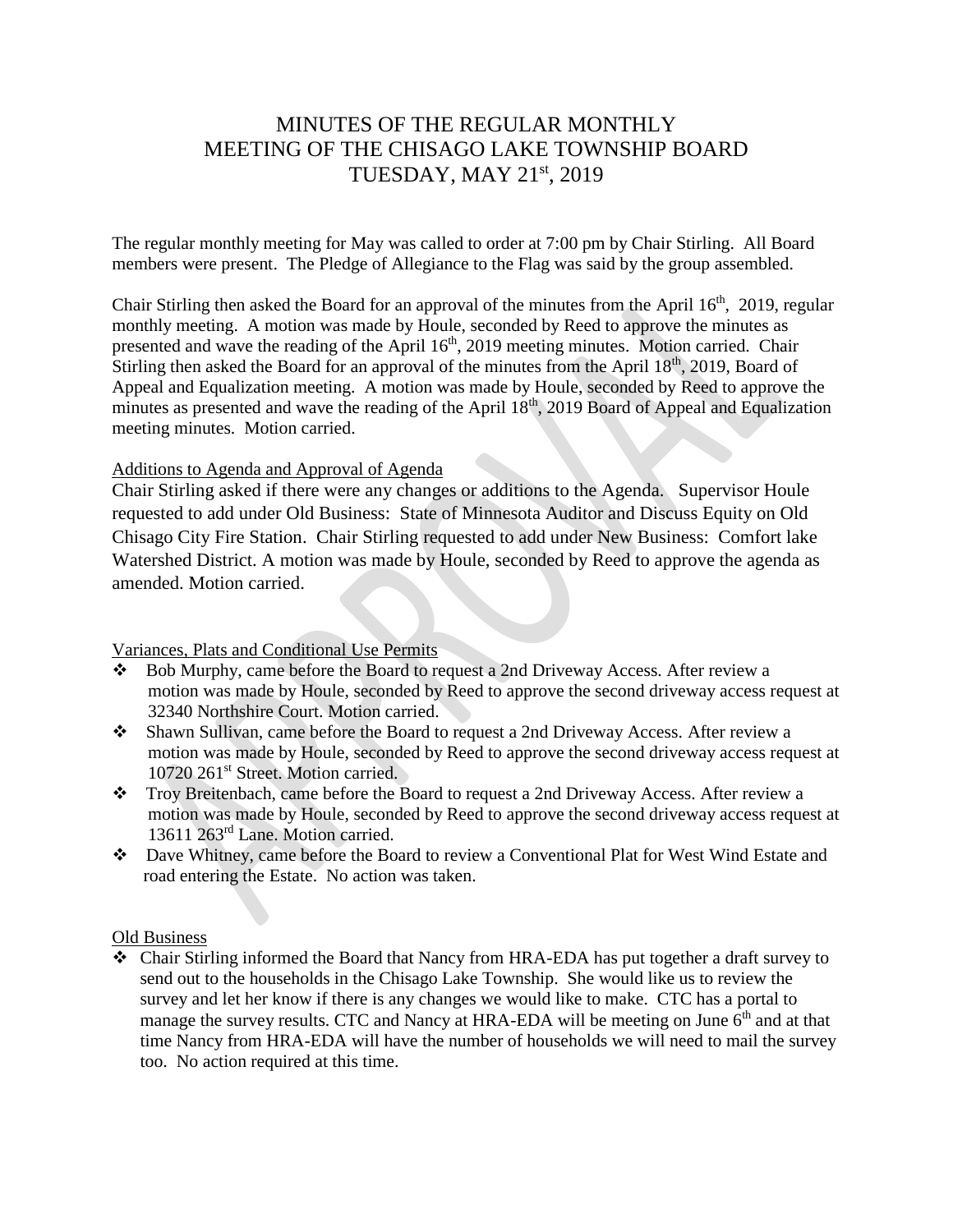Page two of May minutes

- Supervisor Houle informed the Board that he has contacted the Minnesota State Auditor's office in regards to review the City of Lindstrom's accounting procedures. Houle has not heard back from them at this time, but will keep the Board updated.
- $\bullet$  Supervisor Houle informed the Board that he has been in contact with Chisago City Administrator, John Peckman, in regards to the Townships portion of the equity from the sale of the old Fire Station. Houle stated that back a few years ago Chisago Lake Township had equity into the City of Chisago Lake Fire Station and there was an agreement that when this was sold our portion was to be used towards a specific item, he wasn't sure if it was equipment or something else. So Mr. Peckman was going to do some research on exactly what the agreement was that our portion was to be used towards and get back to him. Houle has not heard back from him at this time, but will keep the Board updated.

# New Business

 Chair Stirling informed the Board that we received a request from the DNR asking if they could take a look at the Bluegill population of Moody Lake. This would require putting a motorized boat in at the park. They are asking for access and use of a motorized boat. Chair Stirling informed them that there is no boat landing so they agreed to use a flat boat. Chair Stirling added that the last fish count was in 2015 at Moody Lake. CLFLWD is requesting our permission to treat Curly-leaf Pondweed on Moody Lake in May. We did not receive the request for permission until after the treatment had been completed. After discussion the Board decided to take no action at this time.

# Road Report – Matt Wikelius

- 245th Update Roadbed corrections have been completed, reclaimation was completed Monday May 20<sup>th</sup>, the Base Course pavement scheduled for this Thursday, and project completion by the end of this month, weather permitting!!
- Frost Boil Damage to our Blacktop Roads Repair estimate of \$155,000. Roads in need of repair include: Morgan Avenue; Nueman Trail; Little Lake Road; 347<sup>th</sup> Street; Chisago Blvd;  $275<sup>th</sup>$  Street; and  $253<sup>rd</sup>$  Street. After review a motion was made by Houle, seconded by Reed, authorizing Matt to work with Bluhm Construction on repairing individual streets listed. Motion carried.
- Maintenance Parking Lot Received two bids to pave maintenance facility parking lot. One from Knife River for the amount of \$65,400 and one from Bluhm Construction for the amount of \$60,335. After discussion a motion was made by Houle seconded by Reed to hire Bluhm to pave the maintenance facility parking lot for the amount of \$60,335. Motion carried.
- $\cdot \cdot$  If any spraying needs to be done they may start within the next couple weeks, once the noxious weeds start appearing.
- Street Signs There are several faded street signs within the Township that need replacing. Matt suggested we replace approximately 25% of the signs each year for the next four years to get them all replaced. We also have approximately 70 dead end signs to replace in the future, but could just replace those as needed. After discussion a motion was made by Houle, seconded by Reed to authorize Matt to replace 25% of the Street signs this year. Motion carried.
- $\triangleleft$  Address signs Nate expects to start installing signs in June, if not sooner.
- Planting Trees around Town Hall Matt suggested we think about what type of trees we would like to plant around the Town Hall.